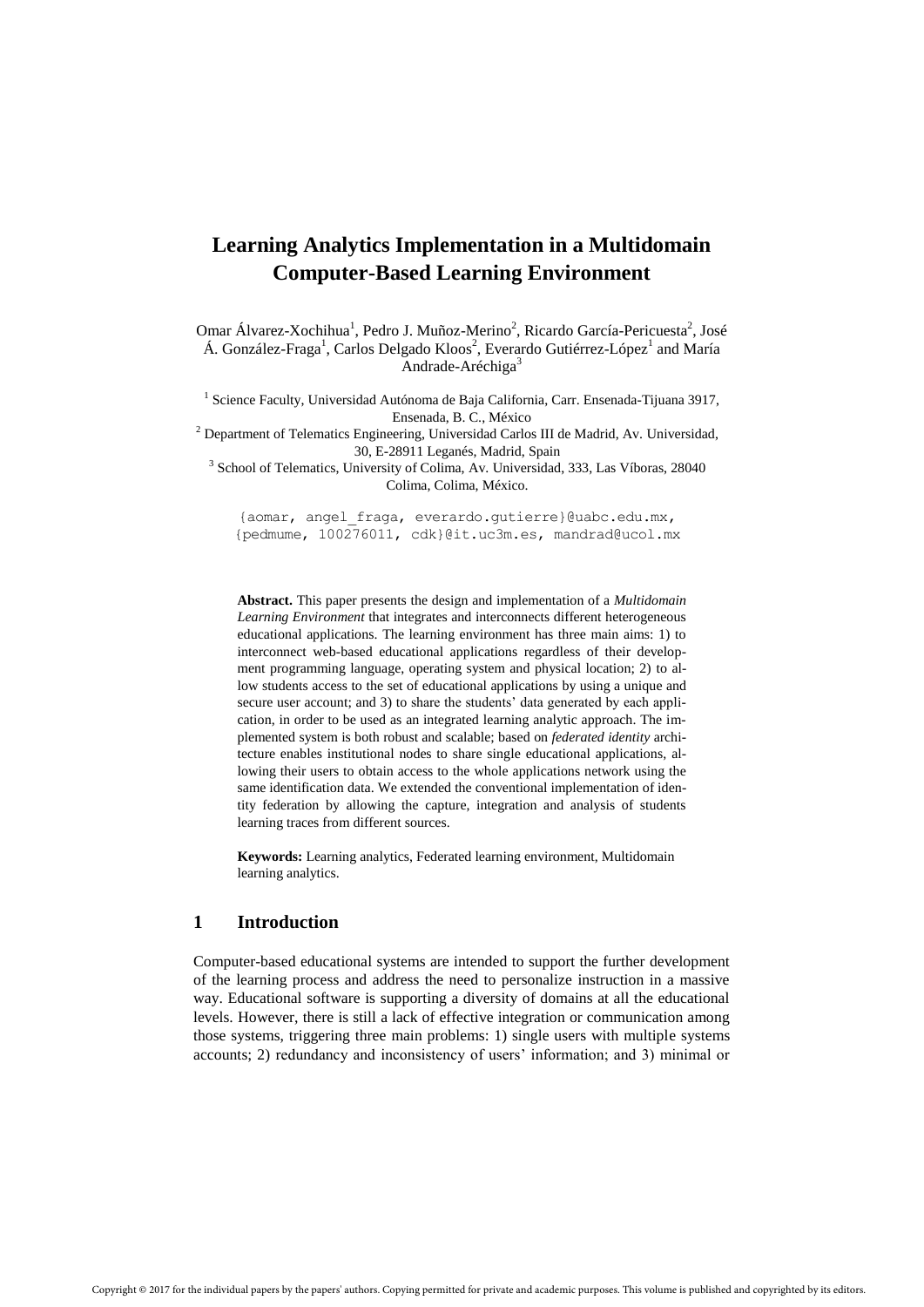null use of data generated by the same user while using different applications (e.g. access time preference, hints inclination, typing speed, cognitive level, and so forth).

Nowadays, there exist some ways to avoid the use of multiple user accounts, by implementing authentication protocols such as *Open standard for Authorization* (OAuth) [1], *Single sign-on* (SSO) [2] and the *Security Assertion Markup Language* (SAML) [3]; standards intended to utilize a unique user account to gain access to multiple independent software systems. However, the use of these access control mechanisms are mainly focused on authentication, authorization and security issues [4, 5], wasting the potential benefit to share relevant users' information and implement an interoperable learning analytics (LA) approach that integrates data from different platforms or systems [6].

There are a number of web-based educational systems and learning platforms (e.g. Moodle, Open edX, Blackboar, etc.) available for students and teachers. Through these applications, a wide variety of learning activities are conducted by students, and educators can analyze students learning performance and behavior [7]. Nevertheless, although some of these educational systems allow the use of the user authentication standards mentioned above, most of the time, different instances of these applications are not interrelated [2]. Not taking advantage of the opportunity to share important educational data of students, in order to conduct a more comprehensive multidomain learning analytics activity.

This paper presents the design and implementation of a *Multidomain Learning Environment* (MDLE). First, we describe related work and the use of the SAML authentication standard, as a useful and effective tool to integrate and interconnect heterogeneous educational software systems. Then, we show the learning analytics conducted by different application within MDLE. Finally, we discuss how the analysis of data about learners can be enhanced by implementing a multidomain learning analytic approach.

# **2 Related Work**

Efforts to simplify the use of multiple computer-based systems are intended to reduce the overwhelming task to manipulate different user accounts and passwords. At the same time, users, in their own benefit, may require the integration of data generated from multiples applications; over the complete set of communication, entertainment or educational systems they use.

Nowadays, the variety of web applications and social networking tools has fomented the use of authentication protocols, such as SSO, SAML and OAuth [5]. Single sign-on is a method that enables users to gain access to multiple enterprise software systems using a unique login account [2]. Commonly, the enterprise software applications are independent but related, and important data could be exchanged on behalf of organizations or the systems' users. Furthermore, a SSO extension, using a protocol like SAML, allows the interaction between enterprises by using federated authentication; described as a mean to interchange the user's identity across organizations [8]. By using a *Federated Identity Management* system, beyond sharing authentication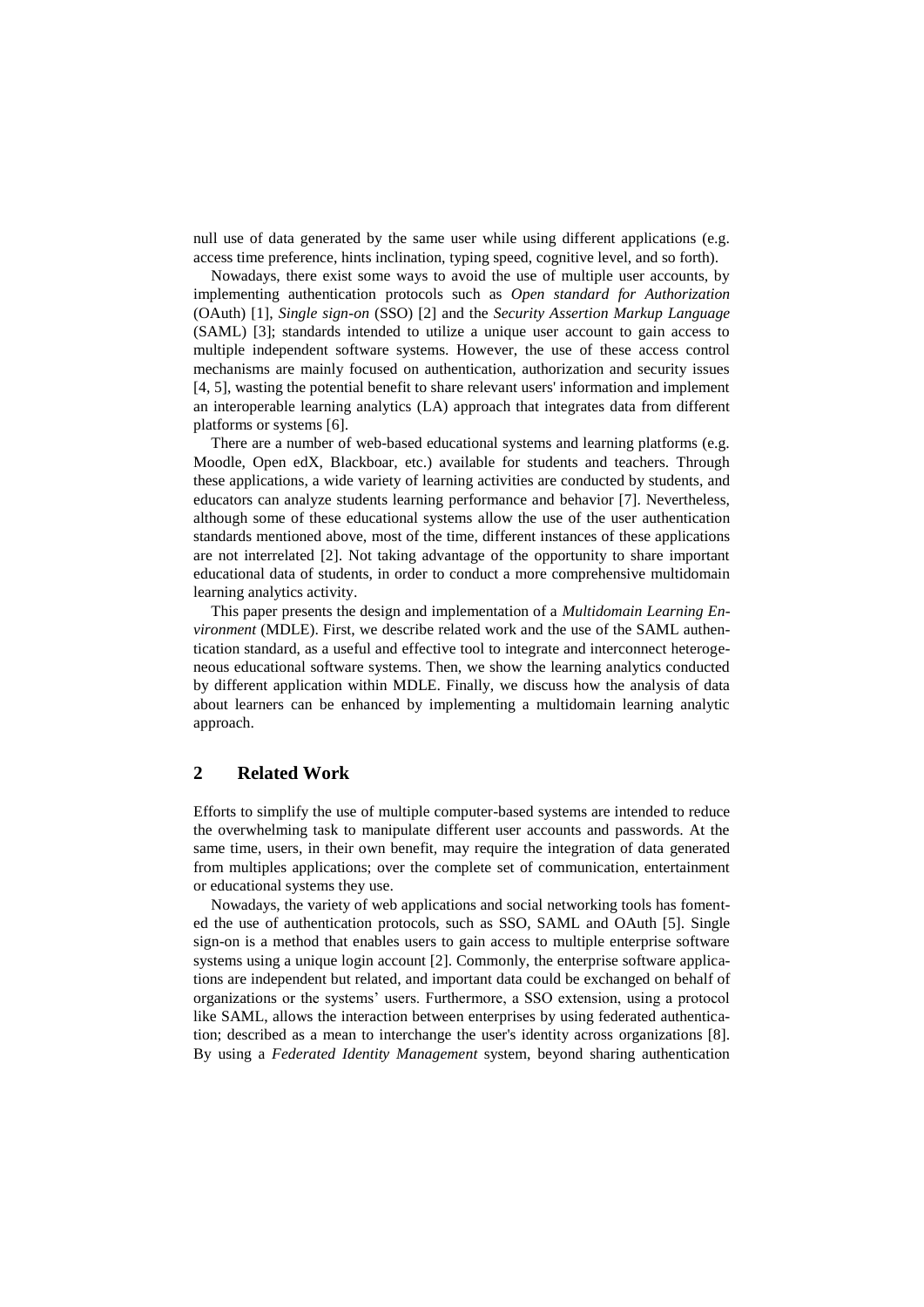privileges, additional information can be interchanged between the network nodes, such as users' performance, preferences or dislikes. Recently, the use of the OAuth authentication standard has become popular on social networking applications such as Google, Facebook, GitHub and others [5]. This protocol allows users to authorize a website to access their information available in other applications; using the original authentication data. Social networking sites and other web-based applications commonly use this technology to facilitate the users' authentication process and information sharing. However, the objective of the implementations and research conducted in this area is mainly focused on providing a secure interconnected environment and guarantee users' privacy [3, 5, 9].

Even though it is possible to share users' data between interconnected applications, there is not enough research work describing the use of this capability to implement learning analytics functionalities. Dyckhoff and colleagues [6] present the design and implementation of eLAT, an exploratory *Learning Analytics Toolkit* that uses data from different systems to conduct a more comprehensive teaching and learning analysis. The authors of this paper stressed the importance of interoperability in learning analytics, highlighting that a LA tool that *"…can collect and analyze data from different platforms is required"* [6, pp. 62] and that *"Current Learning Analytics tools should be interoperable with different learning environments and systems"* [6, pp. 71]. The proposed toolkit was tested with data from three different learning environments. However, they are not considering the possibility of the same user using more than one system, and how this data from different sources can improve the analytics process.

A similar work is presented by Brusilovsky [10]. In it, the author describes the implementation of KnowledgeTree, an adaptive e-Learning architecture that integrates distributed servers hosting educational services. This educational environment, by using a SSO approach, allows users to authenticate through a unique service named *learning portal*. Similar to our work, KnowledgeTree includes three additional servers: *activity server*s, which include reusable educational content and services; *student model server*, representing the current competencies and needs of students in order to adapt instructional materials available in several courses; and finally, the *valueadding service*, used to add a higher level adaptive functionality, such as content integration and sequencing. The author considers that multiple instances of KnowledgeTree can collaborate and interchange students' data with each other, however, there is no specific functionality intended to conduct learning analytics.

In 2010, Arnold [11] conducted an analysis emphasizing how academic analytics, at institutional level, have the potential to improve students' performance. By institutional scope they refer to data from different educational systems. More recently, the *Report on Building the Field of Learning Analytics for Personalized Learning at Scale*, published in 2014 by The *Learning Analytics Workgroup*, in its section on priorities for research, describes three grand challenges as main focus areas for early research in LA. The third grand challenge refers to creating multimodal learning analytics by *"Expanding education to capture contextual features of learning environments*..." [12, pp. 45]. Particularly, this challenge emphasizes the importance of developing SSO infrastructure to integrate data from heterogeneous platforms with mul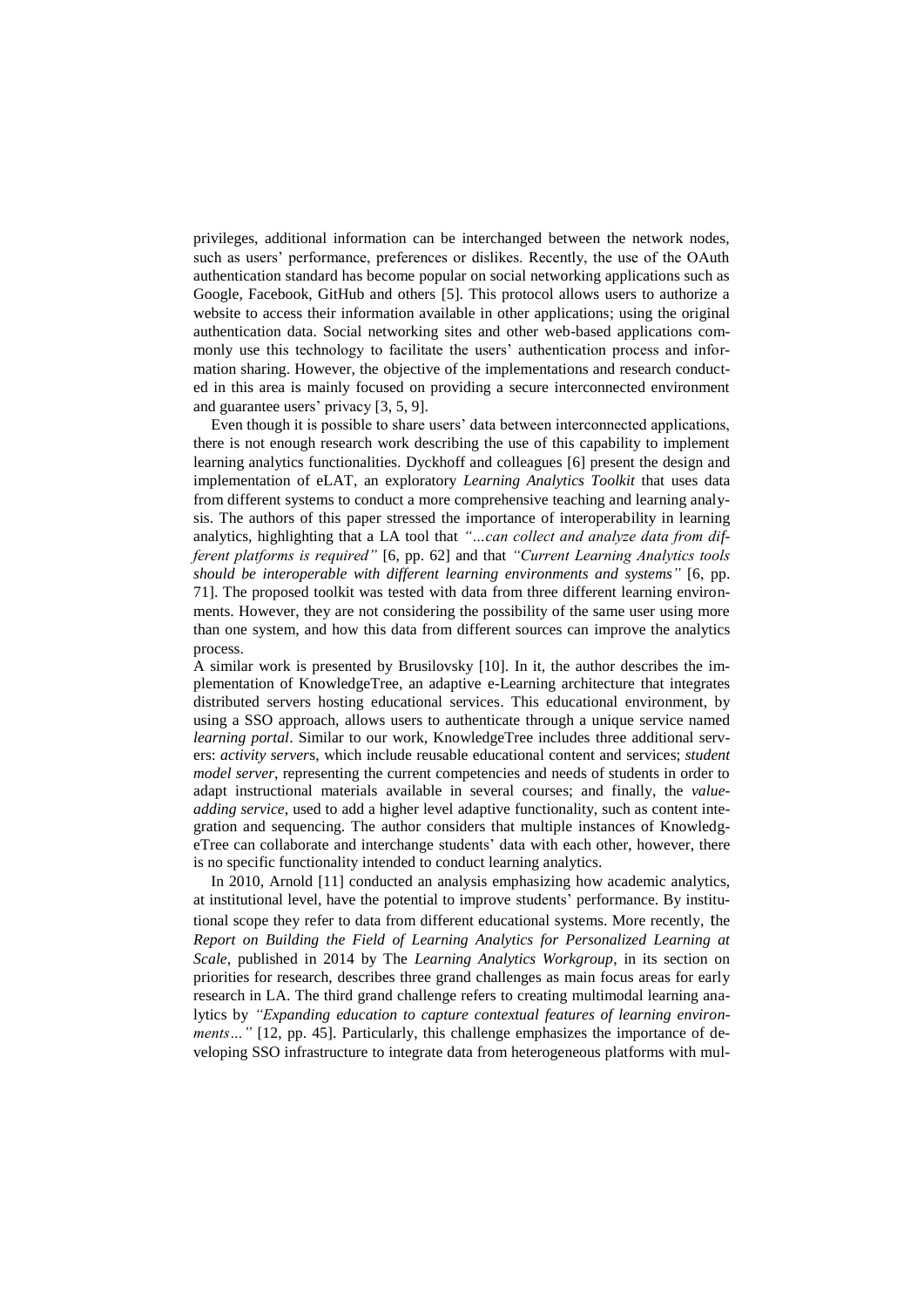timodal data sources. In 2016, the LAK community organized the Cross-LAK workshop, aimed at encouraging participants to explore blended learning by researching and implementing LA across physical and digital spaces. Being the first theme addressed: *learning analytics across digital spaces*, where the main objective was to discuss about applications of learning analytics using multiple educational learning environments to facilitate learning activities [13].

In this work we describe the implementation of an educational environment using the enterprise federation protocol supported by SAML. Emphasizing, the importance of users' behavior and performance data sharing, such as self-esteem, learning preferences, study habits and cognitive level, in order to provide a more comprehensive learning analytics functionality.

# **3 Learning environment description**

This section details the design and implementation of the MLE system, as well as educational services currently available in the environment. We start describing the architecture that supports the integration and communication within the proposed environment. Then, we present the mechanics of the interaction process and the learning analytics features of two educational applications integrated within the environment.

#### **3.1 Federated Identity Architecture**

We implemented and configured a *Federated Identity* (FI) architecture that allows secure access to the integrated MDLE system, and serves as a repository of educational computer-based applications. The implemented architecture is both robust and scalable environment that allows the integration of heterogeneous applications in relation to its development environment and format of educational material. Based on a *Full Mesh Federation* (FMF) principle, applications could be hosted by an academic institution and users from other institution can benefit from such applications by establishing a circle of trust.

Full mesh federation is one of the most common and frequently used federation architecture. Also, the FMF principle is the simpler to implement, since federation activity is distributed and there is no need for a central hub or component that requires to be specifically protected by administrators. Instead, in this category of federation, the responsibility of users' administration is distributed across the different nodes. In this work, in order to obtain an independent and scalable environment, the FMF architecture was chosen to implement our federated architecture.

 In Figure 1, we can observe the implemented architecture for the MDLE system. Three academic institutions (UABC, UCol and IPN), current nodes participating in this federated network, exemplify the interconnectivity of the environment. Two of these nodes (UABC and UCol) were configured with their own *identity Provider* (idP), connected to a local database storing information about its own users, and an arbitrary number of *Service Providers* (SP) were installed. The idP is in charge of the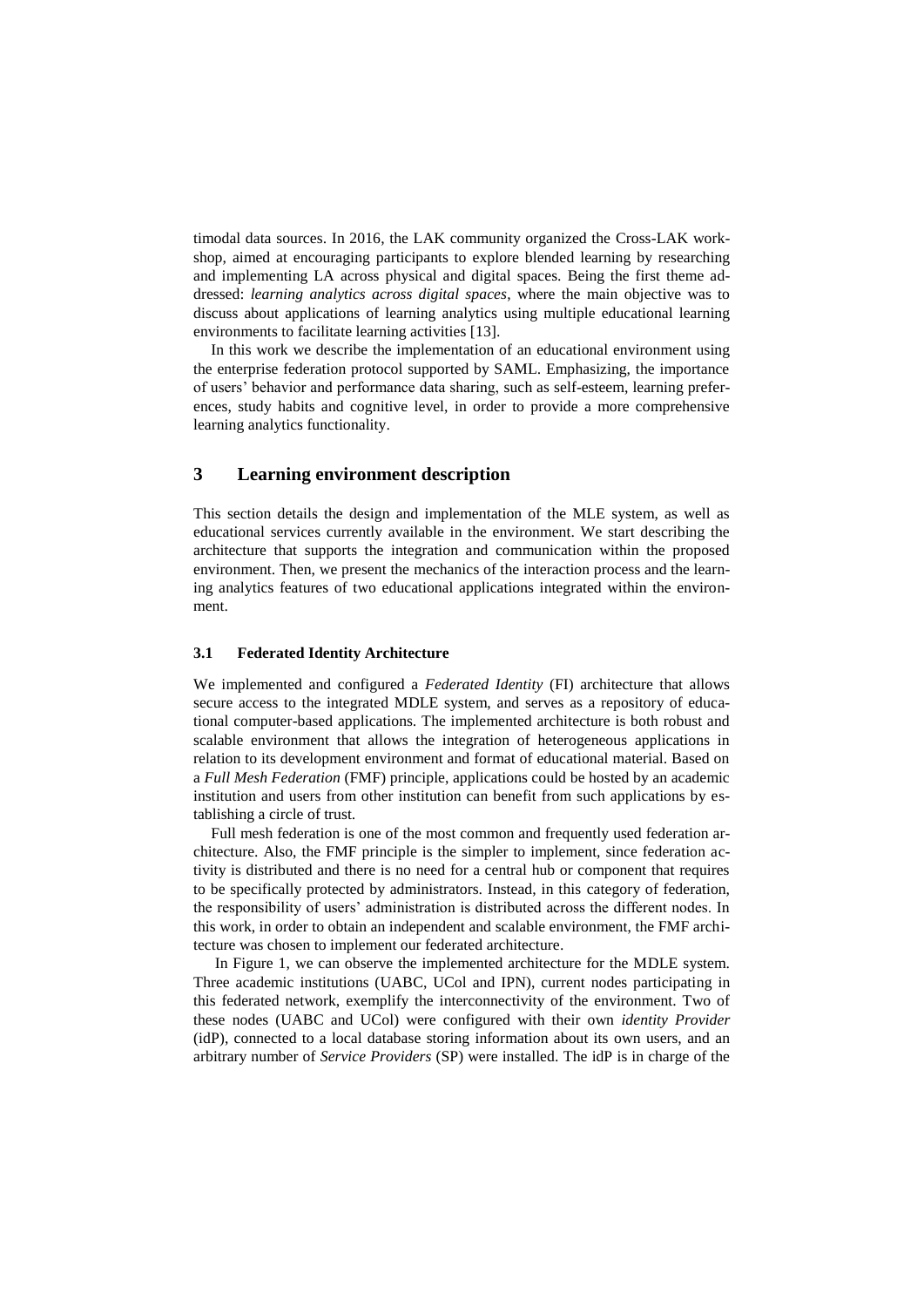access control to the MDLE and the SP manage specific educational applications. The role of the IPN node is only as consumer of the available federated services.



**Fig. 1.** Full mesh federation architecture of the MDLE system.

All these entities (idP and SP), are typically listed in a SAML metadata file, which is consumed by all of them. The metadata file basically describes all the shared services and information available in the environment. In the federation, each institution decides which services would be shared within the circle of trust, and also determines which attributes of the users are going to be available, such as name, age, email, among others. Using the circle of trust, configured among the environment nodes, information about the academic performance of students could be shared between the educational applications. Specifically, we have a database containing information about the educational background of users. This information is obtained, firstly, from the *Preliminary Evaluation* system, based on a set of diagnostic instruments (hosted in the UCol service provider); as is explained later. Then, this information, optionally, can be used or complemented by any other system on the network. Our aim is to use this shared database to conduct more comprehensive learning analytics functionality and personalize instructional content.

Regarding the entire MDLE functionality, there are three different user profiles: administrator, teachers and students. Administrator can manage (accept, activate and deactivate) user accounts. Teachers manage the content and learning activities and each of them is able to view his/her students' progress. Finally, students are able to attend their learning activities and view their generated learning analytics information. Figure 2a shows the registration or login webpage, where users can choose which identity provider they want to use, based on their educational institution. In Figure 2b we can see six different services available within the MDLE environment, including the *Preliminary Evaluation* (Diagnostic) and the *PreMath* systems described below.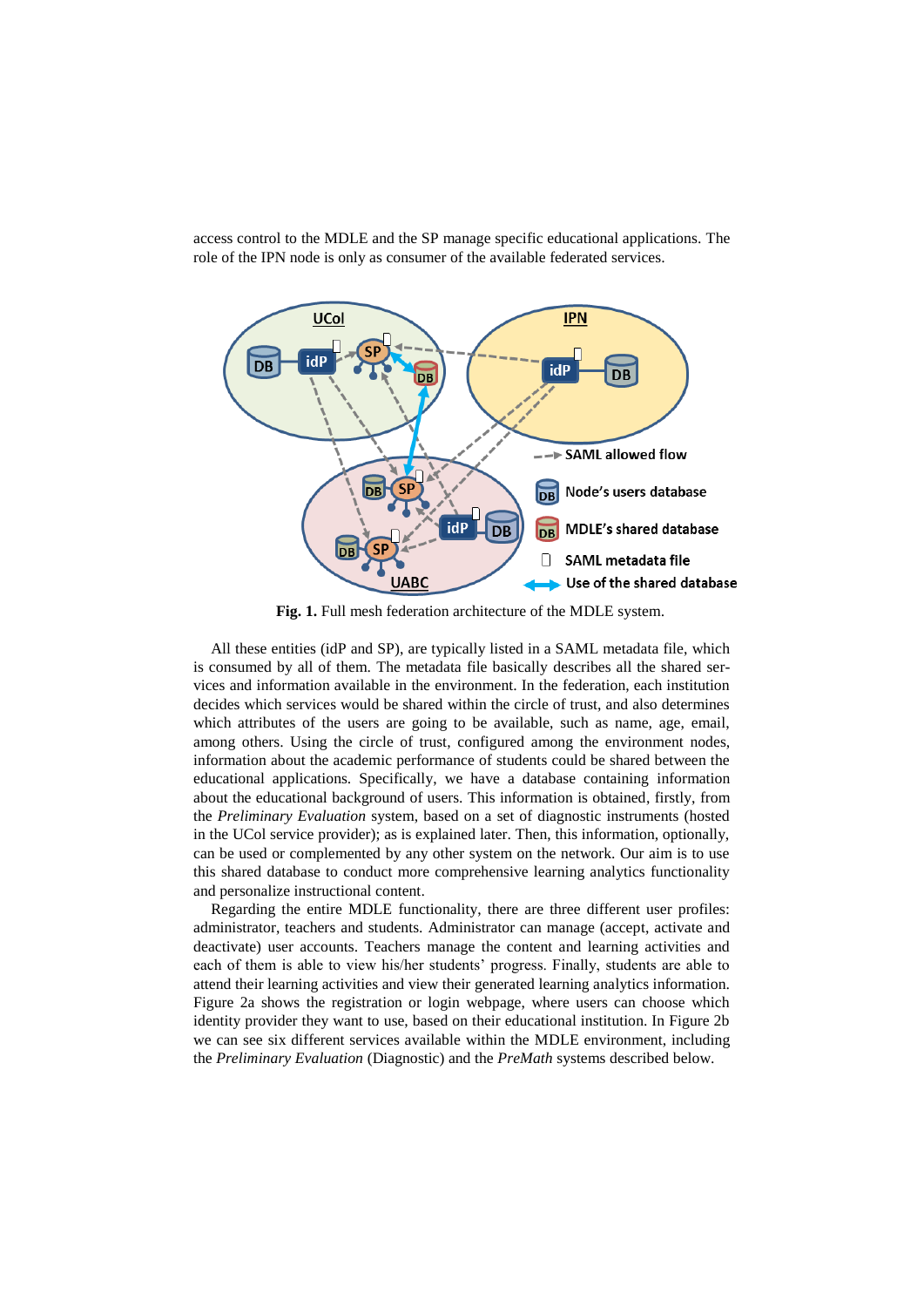

**Fig. 2**. Multidomain Learning Environment.

#### **3.2 Preliminary Evaluation System**

First experience with the MDLE system takes place using the *Preliminary Evaluation* system. This module is intended to identify educational gaps of freshman students in the fields of mathematics and reading and comprehension, as well as evaluates aspects regarding study habits and self-esteem; which are themes considered significant on the success of the education of university students [14].



Fig. 3. Example of a math question in the Preliminary Evaluation system.

This system, through the use of specific assessments, consisting of multiple choice questions, evaluates students' knowledge and academic behavior (see Figure 3). Students are asked to answer all of the assessments in order to gain access to the rest of the educational services available in the MDLE environment. The information obtained is processed and used as a starting point for the assignment of activities to each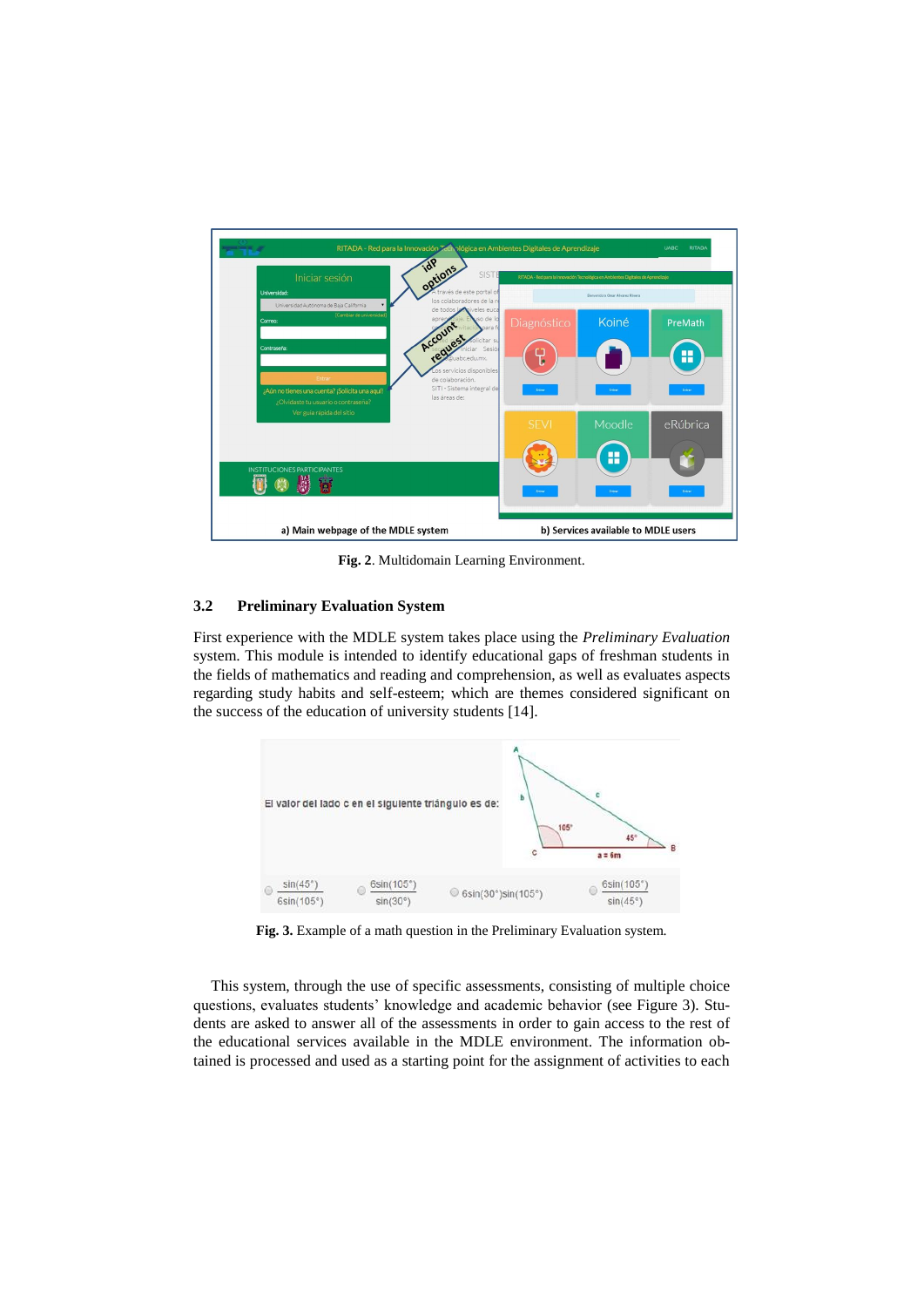student; based on his/her specific knowledge gaps and learning habits. Detailed analysis can be conducted locally on the data generated. In addition, this data can be used to complement learning analytics of other educational systems in the MDLE. Regarding the technical characteristics of the system, this computer application was implemented using the .NET Framework developed by Microsoft. Particularly, the system was built using the Visual C# language and the SQL Server database management system for the data layer.

#### **3.3 Pre-university Mathematics System**

Another computer-based educational application, integrated within the MDLE environment, is an *Intelligent Tutoring System* (ITS) supporting high-school and university students to enhance the understanding of mathematics. This system is intended to help freshman students to address gaps in their math current knowledge. The *Preuniversity Mathematics system* (PreMath system), embedded in a Moodle environment, includes a set of instructional content (instruction and practice), considering a set of 20 math topics such as: multiply and divide monomials, monomial with an integer exponent, fractions, decimals, percentages and other topics learned in previous educational levels (see Figure 4). The PreMath system aims to reduce the university failing grades and drop-outs rates. The set of topics included in PreMath was defined by a group of university math professors, which were invited to make specific inputs about the most complicated math topics causing difficulties for students to succeed in their freshman year courses [15].

## **Matemáticas básicas**



**Fig. 4**. Examples of instructional content in the PreMath system.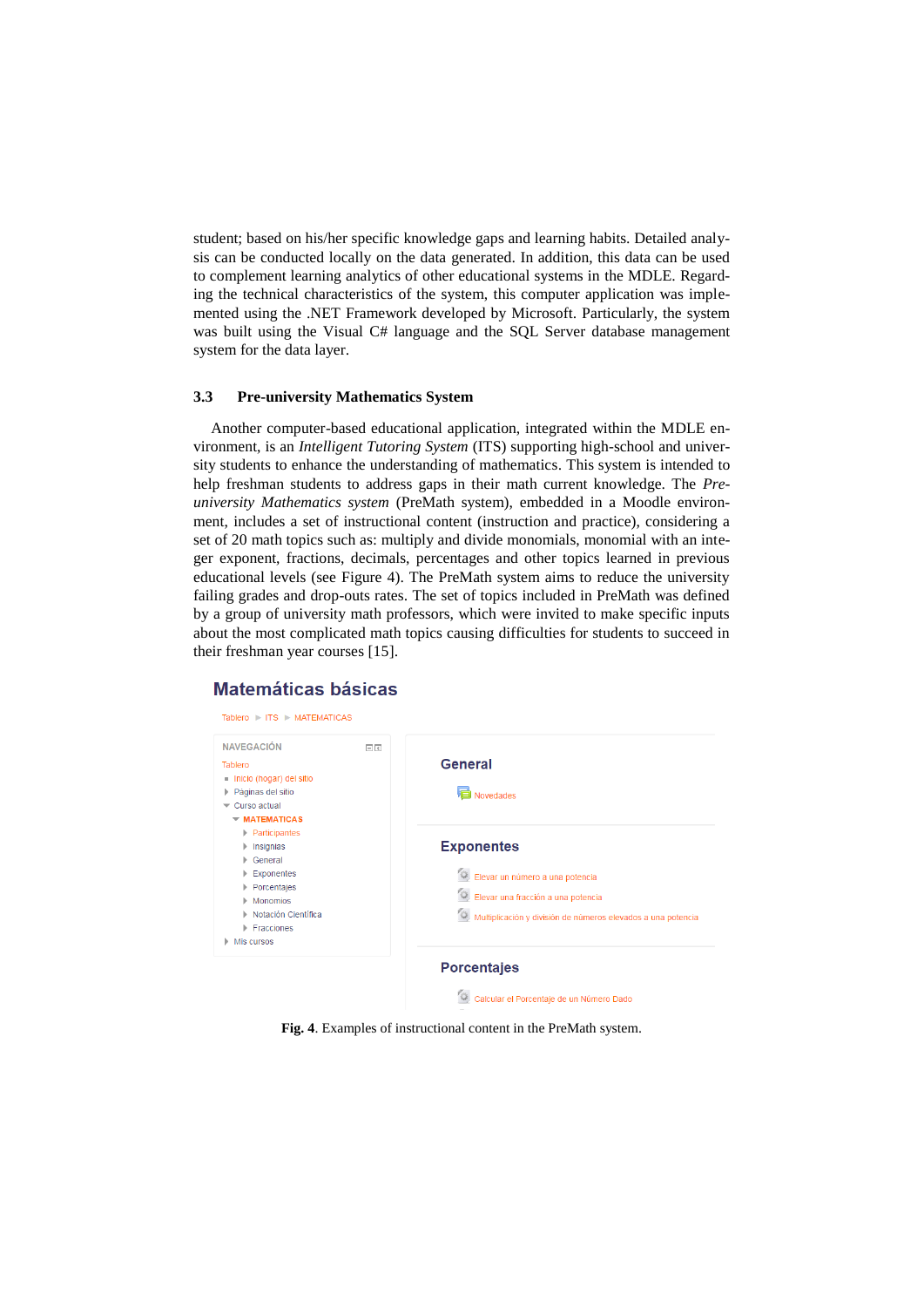When the students interact with the system, they are provided with theoretical content (see Figure 5a), and then requested to solve a minimum of three math exercises for each topic. Each topic consists of 50 exercises with different level of complexity. The system provides feedback in a proactive (when a student commits a mistake) and reactive (under student request) way (see Figure 5b). The inputs of students and feedback provided by the system are used to conduct learning analytics; providing information on the performance of students and quality of the educational content. Details about the PreMath learning analytics features are described in the next section.



**Fig. 5**. Theoretical and practice content in the PreMath system.

As an example of the heterogeneity supported by the implemented MDLE environment, different to the Preliminary Evaluation system, the intelligent tutor core of PreMath was made using the PHP language, XML and MySQL. In addition, the instructional content was built using the Adobe Flash platform.

# **4 Implemented Learning Analytics Techniques**

#### **4.1 Preliminary Evaluation Module**

Considering the four key elements included in the learning analytics definition: *measurement, collection, analysis* and *reporting* of data about learners [16], the preliminary evaluation module mainly works as an early alert system for the whole MDLE environment. First, by using the domain specific assessments (see Figure 6a) the system evaluates, collects and stores the students' data. Second, the system measures students' background knowledge and learning behavior. This information is stored in the MDLE shared database, and is available to be used for any other application on the network. Then, a deep analysis is conducted to determine those students that require leveling courses, and in what particular domains. Based on this information, the MDLE core runs a process by which the students are referred to use the rest of the available educational modules in the environment (math, reading and comprehension, study habits and self-esteem). Finally, this module generates and displays information about students' performance, as described next.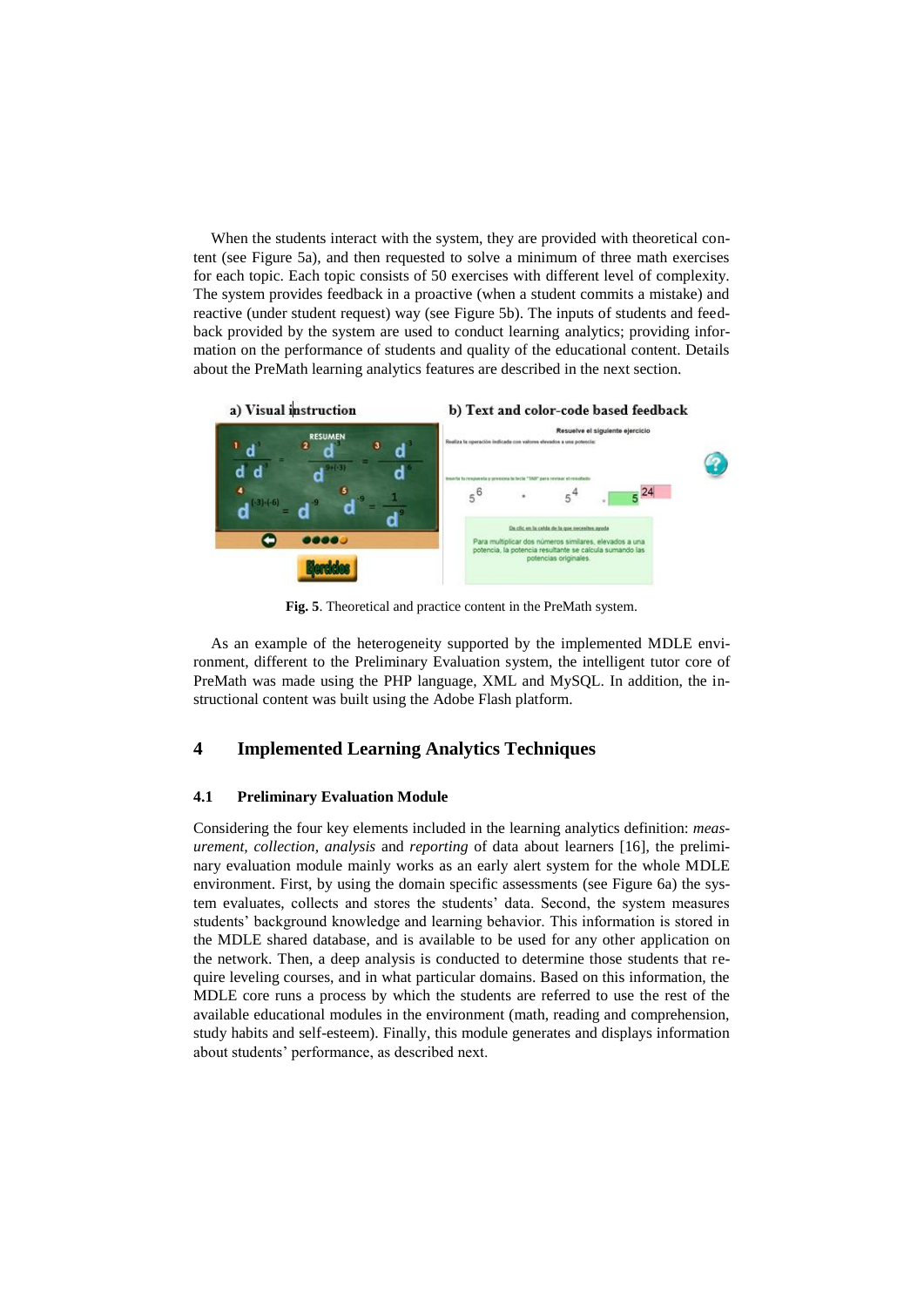

**Fig. 6.** Student view in the preliminary evaluation module.

In order to provide adequate visual analytics for students and teachers, it was considered the four user-interface design criteria used in [17]:

- Adding a simple interface for the learning analytics visualization charts.
- Using meaningful color code.
- Organizing the visualizations into significant sections.
- Designing the whole visualization using a consistent approach.

The student view is intended to provide a graphical representation of their current knowledge (for all the considered domains), that motivate and enable them to make flexible and adequate decisions about what material they want to review. The level of academic performance of students is displayed by using color-code. As shown in Figure 6b, the green color indicates a good or very good student performance. Average or acceptable result is depicted in yellow color, domain intervention is recom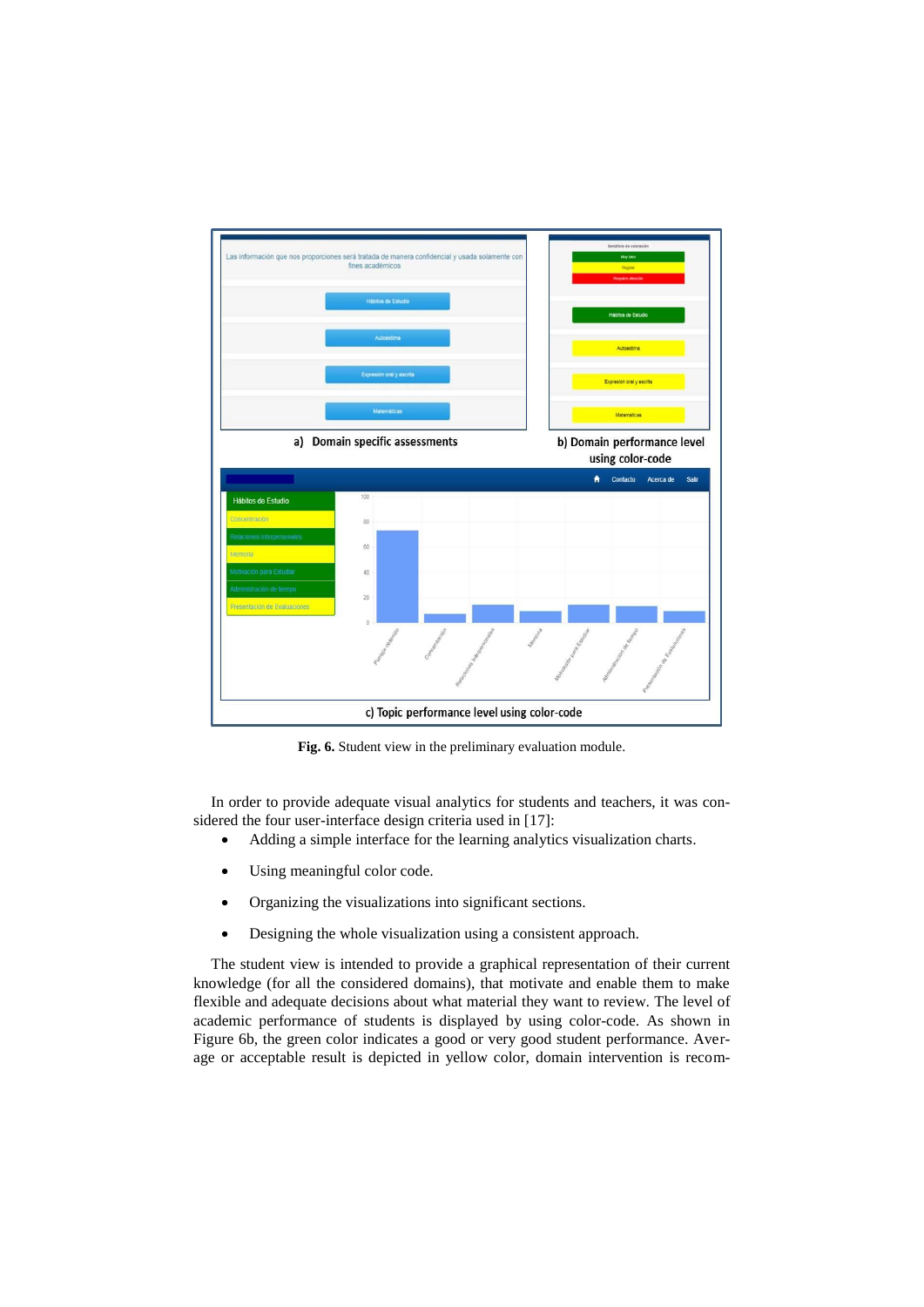mended in this case. Finally, mandatory domain intervention is displayed in red, in order to ensure that students that have difficulties receive the help they need before the regular courses start.

For each particular domain, topics performance is presented in specific detail by using the same color-code. Figure 6c exemplifies the six topics used for determining the student performance regarding the study habits domain. This figure illustrates the scenario in which the student performed properly in three topics (peer-social relationships, study motivation and time management) and acceptable in the other three (concentration, memory and test taking strategies). This type of graph is used as a guide that may be used in helping the student select appropriate support. At the same time, the core system of the preliminary evaluation application uses this information to determine and habilitate the specific sections in which the students need additional assistance; turning the topics name into links to the precise instruction section that could be available as a service provided by a different system hosted in a different institutional node.

Since the MDLE has the capability to assign specific learning activities to students, the teacher view is mainly intended to provide both individual and group view of knowledge and academic behavior. An example of the group information a teacher can see is presented in Figure 7. In this case, this graph corresponds to the self-esteem evaluation of a group of about 100 freshman students that used the system last summer. Observations on the upper side are students identified with a very good selfesteem level. On the other hand, those examinees on the lower side of the graph were identified as students with a low self-esteem. This is interesting information that can be used by teachers to pay special attention to some specific students. At the same time, this information can be used by other systems within the MDLE environment, to automatically implement motivational strategies to encourage the participation of students with low self-esteem.



**Fig. 7.** Self-esteem view of freshman students.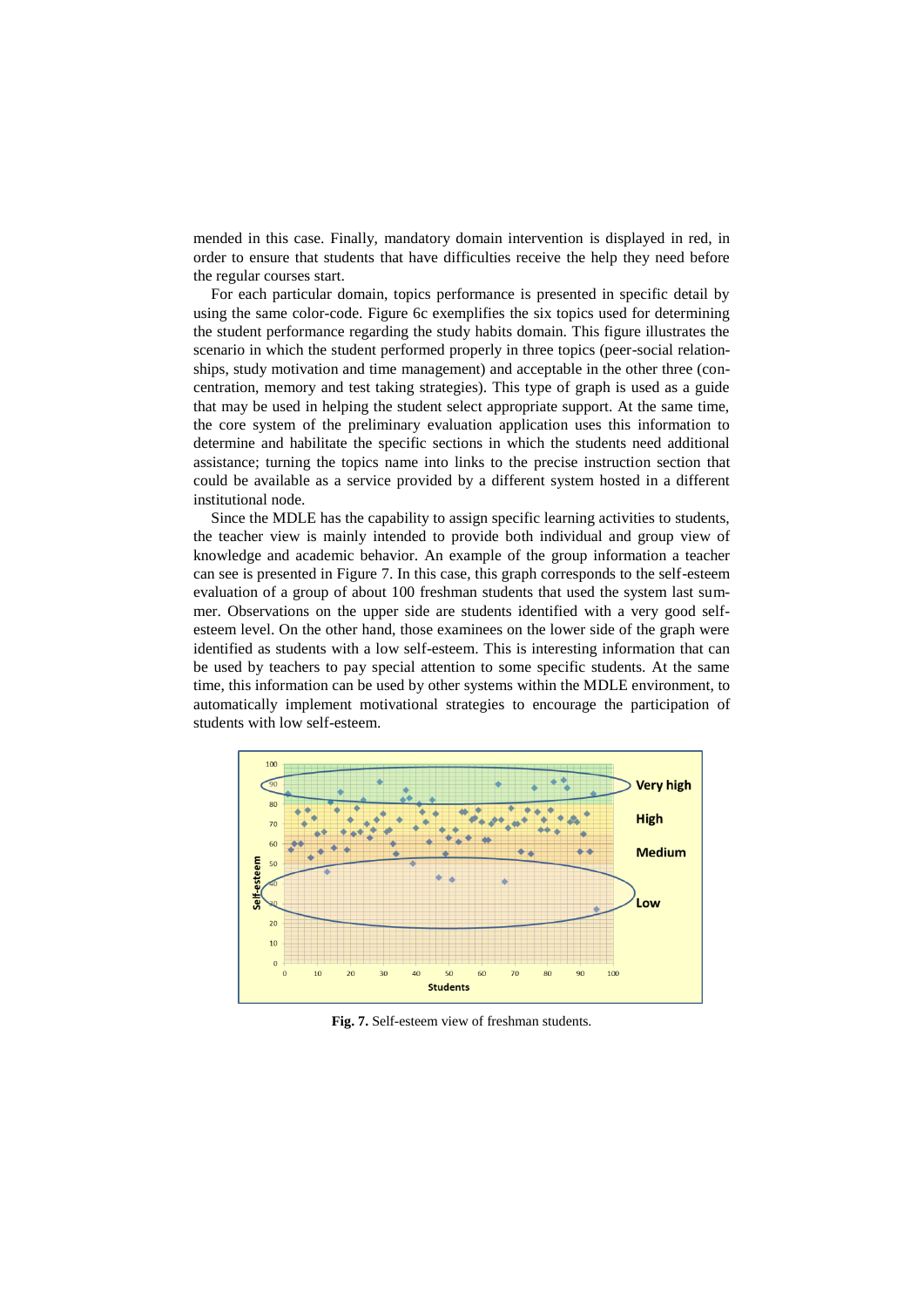#### **4.2 Mathematics module**

The *Mathematics module* is responsible for characterizing the student knowledge level and the different exercises complexity using a series of mathematical formulas based on the Item Response Theory (IRT) model [18]. Then, both the student and the teacher are offered the possibility of graphically accessing the information generated. The exercises are categorized by their difficulty. The complexity of an exercise will be greater when the student needs more capacity to solve it [19]. This parameter is calculated using the following formula:

$$
Exercise\_diffically = \frac{number\_of\_times\_done\_correctly}{attemps\_to\_resource\_the\_exercise}
$$
 (1)

Students are characterized by their skill, efficiency and likelihood of success in an exercise. The skill is the ability of a student to solve an exercise successfully and efficiency is the ability of a student to solve an exercise successfully in the shortest possible time. The efficiency and the skill are calculated as shown in formulas below:

$$
Efficiency = \frac{number\_of\_correct\_exercises}{time\_used\_to\_resolve\_exercises} \tag{2}
$$

$$
Still = \frac{number\_of\_correct\_exercises}{attemps\_to\_resolve\_exercises} \tag{3}
$$

For the likelihood of success in an exercise the IRT model is used. The IRT is a probability that will tell us what possibilities a student has to successfully complete a specific exercise [18]. This information will be very useful to know what exercises should be shown to a student and increasing their difficulty as long as the student's skill is growing. For the calculation of the IRT the Rasch model was used, where the probability is defined as shown in formula 4 (where θ represents the student's skill and  $\beta$  is the level of difficulty of the exercise) [20]:

$$
Pr = \frac{\exp(\theta - \beta)}{1 + \exp(\theta - \beta)}
$$
(4)

In order to display the information visually, a web module has been developed where users can navigate between the different tabs and access different configurable graphs. In addition, has been developed a system of credentials (teacher and student roles), so that, depending on the person accessing the analytics module, different privileges are available. In this way, the information shown to a teacher is different than that for students. While the student can visualize only his own information, teachers are able to analyze individual and group learning performance.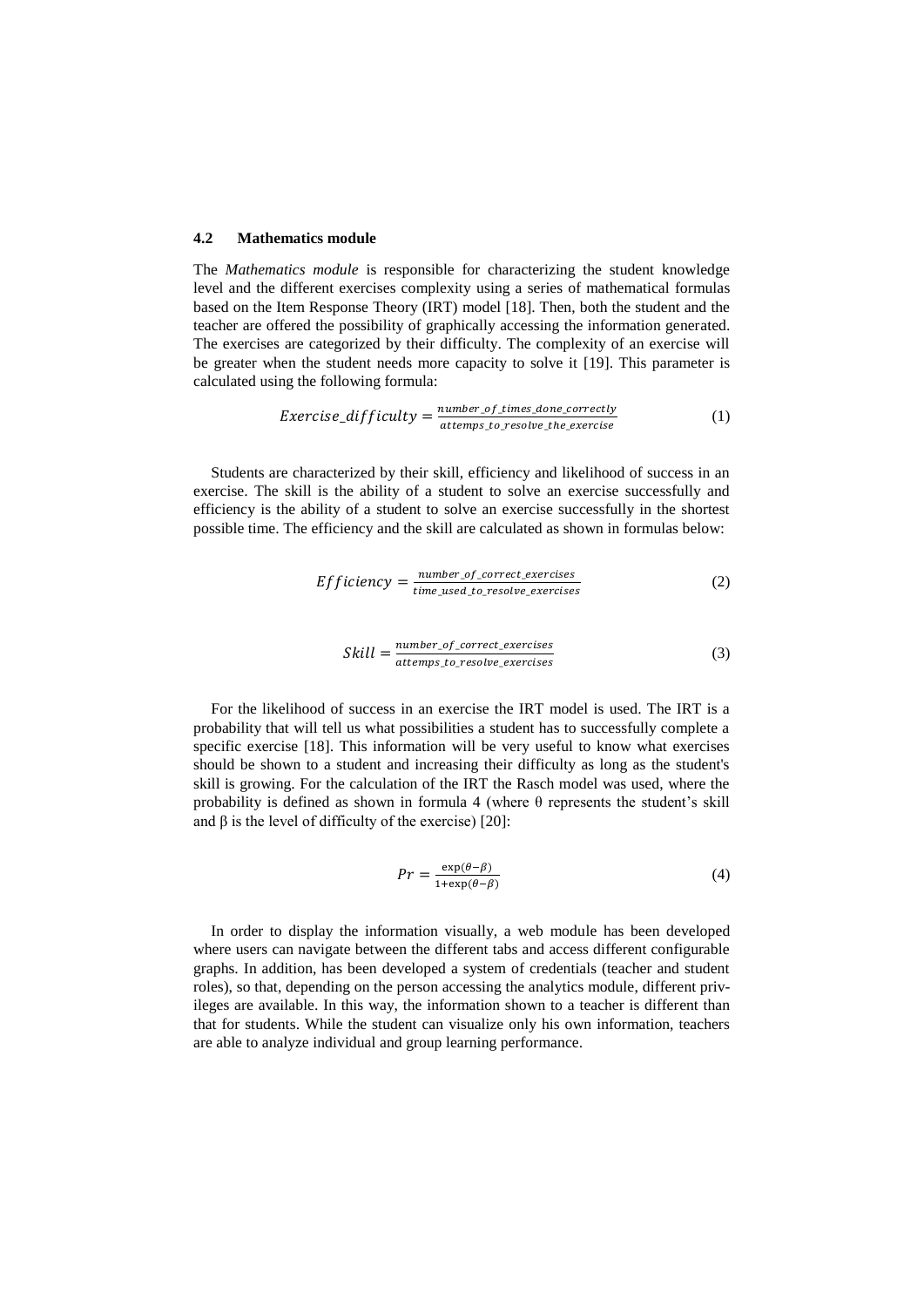Some examples of the graphs that students or teachers can see are shown below. On the left side of Figure 8, the graph compares the difficulty of an exercise with all the exercises of the same topic (available for the teacher role). And on the right side of Figure 8, the graph compares the ability of a particular student with the rest of the people enrolled in a particular course (available for the student and teacher roles). At the same time, dashboards can be generated by combining graphical information from this educational system with external visual aids, such as the one presented in Figure 7.



**Fig. 8.** Examples of exercise complexity and students' knowledge level.

## **5 Conclusions and Future Work**

In this paper, we have presented MDLE, a multidomain computer-based learning environment as a proposal for students' data sharing among interconnected educational software systems. The main idea is to combine a set of educational systems, hosted in different locations, and their generated users-data to implement a comprehensive learning analytics service. Each educational system integrated in the proposed environment could be a provider and/or consumer of preprocessed students' information. Enhancing nodes collaboration will provide a more comprehensive understanding of the students learning activity and facilitate service and data reuse. As a demonstration of the MDLE interoperability, we described two educational computerbased systems that were integrated and evaluated in this environment.

The presented version of the proposed environment will be subsequently supplemented based on two main factors: recommendations of users and technical improvements. First, stakeholders' opinion (students and teachers) is critical in order to understand the type of learning analytics views that this environment can facilitate to enhance the learning process. We are considering conducting further investigation about the benefits of this environment interoperability, generating dashboards by integrating learning analytics views from systems attending multiple domains. Regarding the technical implementation of the proposed environment, we are working on the design and evaluation of MDLE using the OAuth standard as communication and authentication protocol. We are intended to apply the OAuth protocol to use a complementary method for data transfer between nodes, instead of using a centralized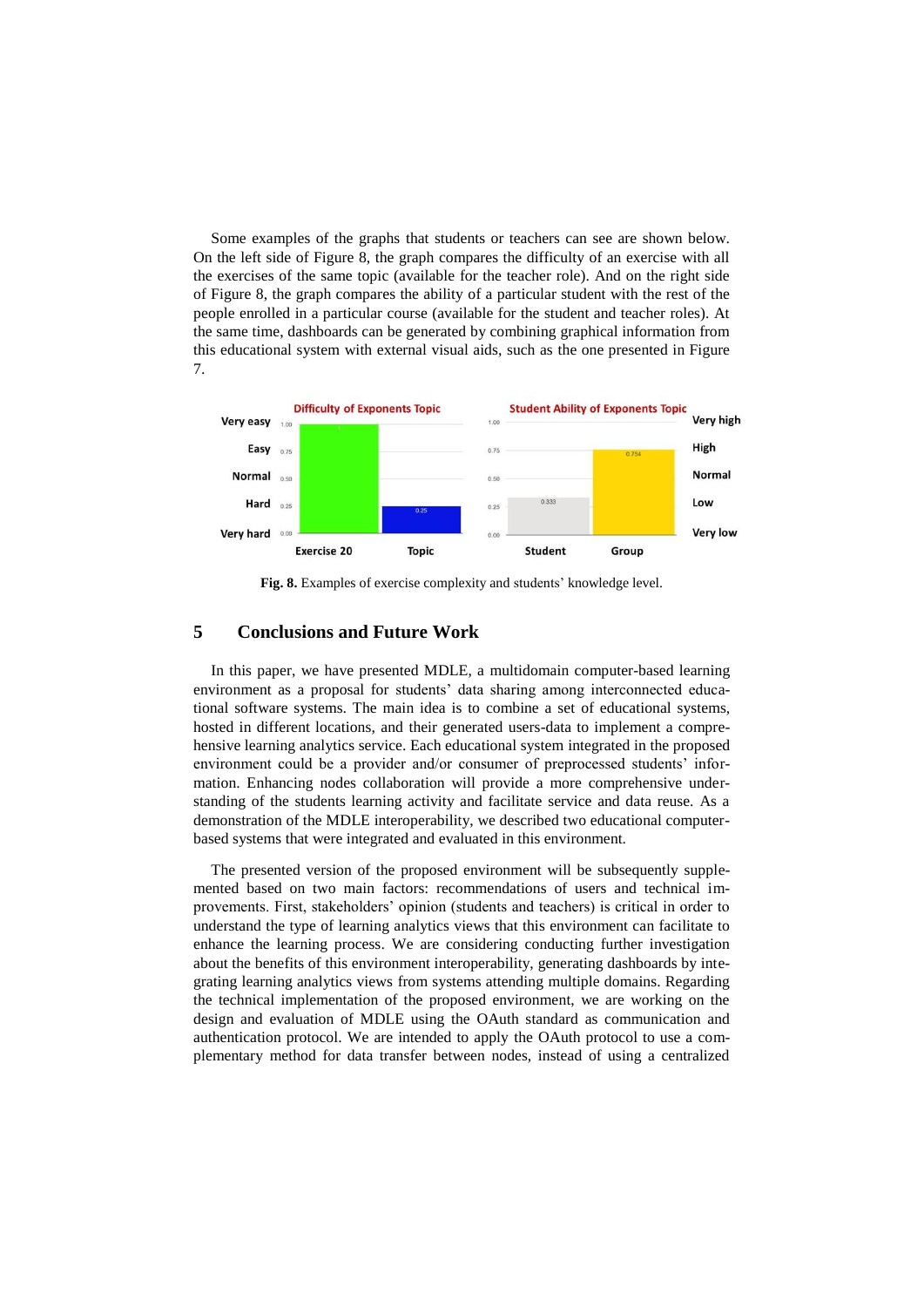database; this will require the implementation of a communication protocol used for data transfer.

#### **Acknowledgments**

Work partially funded by the CONACYT project under grant no. PDCPN2014- 01/247698; and by the PRODEP project, supported by the 2015 call for the Integration of Thematic Networks of Academic Collaboration. This work has been also partially funded by the eMadrid project, funded by the Madrid Regional Government with grant No. S2013/ICE-2715, and the RESET project (grant No. TIN2014-53199-C3-1-R) and the SNOLA project (grant No. TIN2015-71669-REDT), projects funded by the Spanish Ministry of Economy and Competitiveness.

### **References**

- 1. Leiba, B.: OAuth web authorization protocol. IEEE Internet Computing, **16**(1), pp. 74-77 (2012). doi: 10.1109/MIC.2012.11
- 2. Single sign-on authentication. AutheticationWorld.com. The business of authentication. Retrieved April, 2017 fro[m https://archive.is/XHlfF](https://archive.is/XHlfF) 15-maro-2014.
- 3. Hühnlein, D., Schwenk, J., Wich, T., Mladenov, V., Feldmann, F., Mayer, A., Schmölz, J., Bruegger, B., Horsch, M.: Options for integrating eID and SAML. In: Proceedings of the 2013 ACM workshop on Digital identity management, pp. 85-96. ACM (2013). doi: 10.1145/2517881.2517892.
- 4. Wang, H., Zhang, Y., Li, J., Gu, D.: The Achilles heel of OAuth: a multi-platform study of OAuth-based authentication. In: Proceedings of the 32nd Annual Conference on Computer Security Applications (ACSAC '16), pp. 167-176. ACM, New York (2016). doi: 10.1145/2991079.2991105
- 5. Heiland, R., Koranda, S., Marru, S., Pierce, M., Welch, V.: Authentication and Authorization Considerations for a Multi-tenant Service. In: Proceedings of the 1st Workshop on The Science of Cyberinfrastructure: Research, Experience, Applications and Models (SCREAM '15), pp. 29-35. ACM, New York (2015). doi: 10.1145/2753524.2753534
- 6. Dyckhoff, A. L., Zielke, D., Bültmann, M., Chatti, M. A., Schroeder, U.: Design and implementation of a learning analytics toolkit for teachers. Educational Technology & Society, **15**(3), pp. 58-76 (2012).
- 7. Ruipérez-Valiente, J. A., Muñoz-Merino, P. J., Leony, D., Kloos, C. D.: ALAS-KA: A learning analytics extension for better understanding the learning process in the Khan Academy platform. Computers in Human Behavior, **47**, pp. 139-148 (2015). doi https://doi.org/10.1016/j.chb.2014.07.002
- 8. 7 THINGS YOU SHOULD KNOW ABOUT... Federated Identity Management. EDUCAUSE, 2009. Retrieved April, 2017 from <http://net.educause.edu/ir/library/pdf/EST0903.pdf>
- 9. Fett, D., Küsters, R., Schmitz, G.: SPRESSO: A secure, privacy-respecting single sign-on system for the Web. In: Proceedings of the 22nd ACM SIGSAC Conference on Computer and Communications Security, pp. 1358-1369. ACM (2015). doi: 10.1145/2810103.2813726